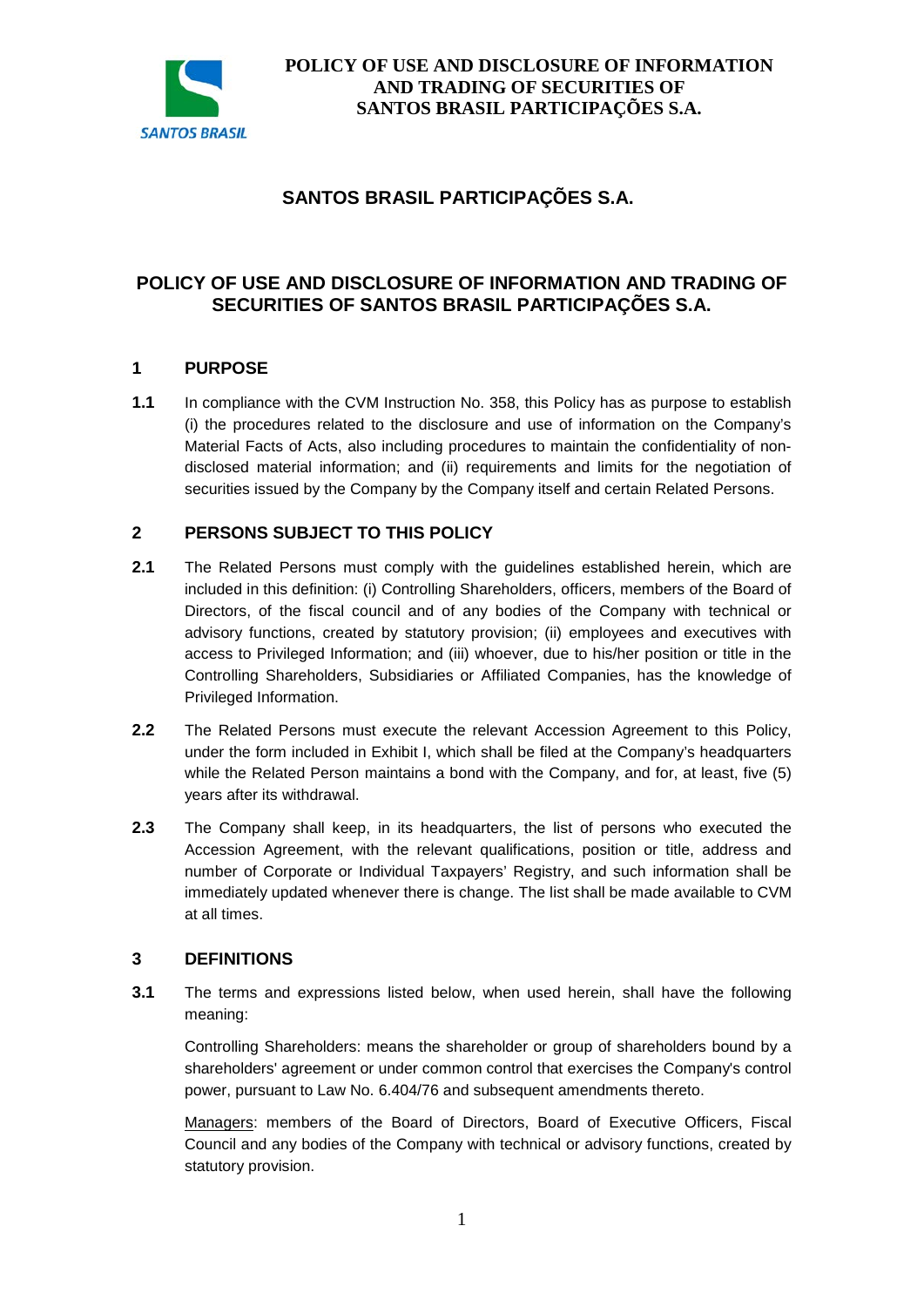

Material Act or Fact: means any decision of a Controlling Shareholder, resolution of the general shareholders' meeting or management bodies of the Company, or any other act or fact of a political and administrative, technical, legal, business related, or economic and financial nature, occurred or related to its businesses which may substantially influence:

- (i) the price of the Securities;
- (ii) the investors' decision to purchase, sell or hold the Securities;
- (iii) the investors' decision to exercise any rights inherent to the status of holder of the Securities.

Stock Exchange: group of the Stock Exchanges and/or organized over-the-counter market entities (foreign or domestic), in which the Securities are or may be admitted for trading.

#### **Company: Santos Brasil Participações S.A.**

"Accredited Brokerage Companies": the securities brokers specifically accredited by the Company to trade its Securities by Related Parties.

CVM: Brazilian Exchange and Securities Commission.

Investor Relations Officer: officer appointed by the Company's Board of Directors, who is responsible for the provision of information to the investors, CVM and the Stock Exchanges, as well as for the update of privately-held company registration, which shall also be responsible for the execution and follow up of disclosure and trading policies herein established.

Former Managers: the Managers who no longer belong to the Company management.

Privileged Information: information regarding the Material Act or Fact that has not been disclosed to the marked, pursuant to the legislation or this instrument, and to which the Related Persons shall have access due to their title or position.

CVM Instruction No. 358: Instruction nº 358, of January 03, 2002, as amended, which provides for the disclosure and use of information on any Material Act or Fact involving publicly-held companies, as well as for the trading of Securities issued by publicly-held companies, while a relevant fact not disclosed to the market, amongst other matters, is still pending.

CVM Instruction No. 400: means CVM Instruction No. 400, dated December 29, 2003, which provides on the public offerings of distribution of securities, in the primary and secondary markets.

Material Shareholding Interest: direct or indirect interest equivalent to five percent (5%) or more in cash or class of shares representing the Company's capital stock.

**3.2** Related Persons: regarding the Company, together or individually, (i) Controlling Shareholders, officers, members of the Board of Directors, fiscal council and any bodies of the Company with technical or advisory functions, created by statutory provision, (ii) employees and executives with access to Privileged Information, and (iii) whoever, due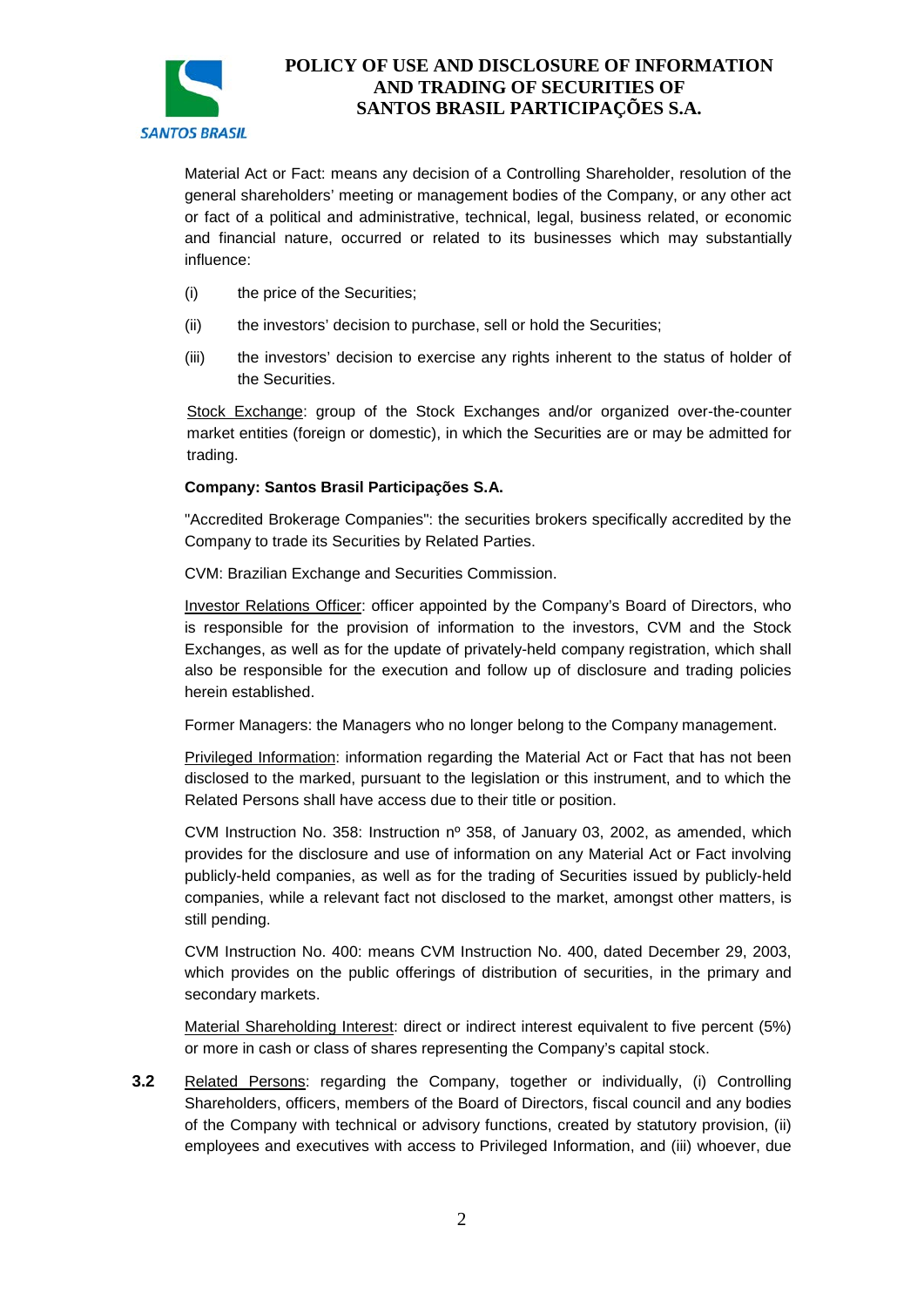

to his/her position or title in the Controlling Shareholders, Subsidiaries or Affiliated Companies, has the knowledge of Privileged Information.

Policy: this Policy of Disclosure of Information and Trading of Securities of Santos Brasil Participações S.A.

Trading Policy: Securities Trading Policy, approved by the Company's Board of Directors pursuant to Article 15 of CVM Instruction No. 358, described herein.

Individual Investment Plans: individual acquisition plans for securities filed at the Company's headquarters, through which the Related Persons have indicated their intent of investing with their own funds, on a long term basis, in the Securities.

Affiliated Companies: Companies in which the Company has ten percent (10%) or more, without control.

Subsidiaries: means the companies in which the Company, directly or through other subsidiaries, is the holder of shareholder's rights that permanently ensure the majority of votes on corporate resolutions and the power to elect the majority of the managers.

Accession Agreement: Accession Agreement to this Policy, document to be executed under article 16, § 1, of CVM Instruction No. 358, pursuant to Exhibit I to this Policy.

Securities: in its broadest sense, any shares, debentures, warrants, subscription rights and depositary receipts, promissory notes, call or put options, options on equity indices and other equity-based securities and derivatives of any kind, or any collective investment securities or contracts issued or established by the Company, or securities backed by any such assets, provided these are legally defined as securities.

### **4 GUIDELINES**

- **4.1** This Policy is based on the following principles of the Brazilian capital markets: (i) provision of full information to the potential investors and general market, to the Stock Exchanges, and, especially, to the Company's shareholders; (ii) guarantee of broad and timely disclosure of Material Act or Fact, as well as diligence for the secrecy when it has not been disclosed; and (iii) consolidation of good corporate governance practices.
- **4.2** The Related Persons must act before the Company and any third parties, whether they are agents of the capital markets or not, complying with this Policy and the principles of good faith, loyalty, integrity and accuracy.
- **4.3** The Related Persons must always take into account their role regarding the general society, the Company and its employees, and regarding the domestic or foreign regulatory bodies.
- **4.4** The clear, accurate and full information constitutes the main instrument available to the investors and, especially, to the Company's shareholders, for them to have a fair treatment ensured.
- **4.5** The Related Persons are responsible for allowing the access of all investors to Material Facts or Acts, and the use of any Privileged Information is prohibited, in any form, for their own benefit or for the benefit of third parties.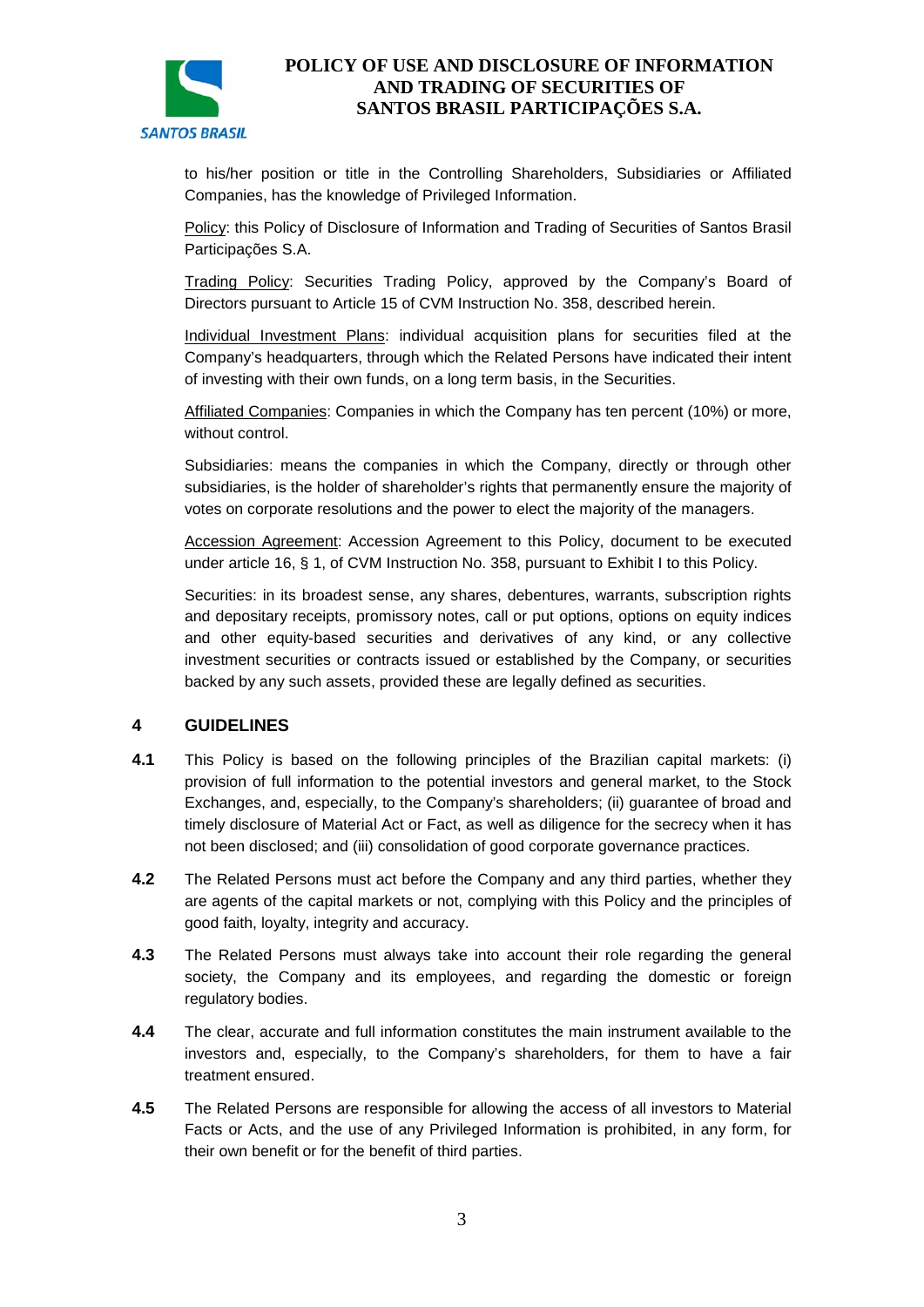

- **4.6** The Related Persons shall ensure that the disclosure of information on the Company's business or its main shareholders, as the case may be, in the domestic or foreign market, is fully and timely performed, and it must also include the accurate and precise reality of the Material Act or Fact to be disclosed.
- **4.7** Subject Persons are expected and required to ensure that financial and other information disclosed by the Company's equity and financial condition shall be true, accurate and complete, as continually developed under supervision of the managers charged with such responsibility, and they also shall cover data on the improvement of its relevant shareholding positions, pursuant to this Policy and the legislation in force.

### **5 INFORMATION DISCLOSURE POLICY**

- **5.1** The Investor Relations Officer is responsible for submitting to CVM, through an electronic system available at the CVM's webpage, and to the Stock Exchanges, any Material Act or Fact that has occurred or related to the Company's business, as well as to ensure its broad and immediate concurrent disclosure in all markets in which such Securities are admitted for trading, including pursuant to item 5.2 below.
- **5.2** The disclosure of Material Act or Fact shall occur through a news portal in the internet, which provides, in a section available for free access, the information in its integrity.
	- **5.2.1** The Company may, for each disclosure of Material Act or Fact, choose for performing it in a summarized form, including the minimum elements necessary for the understanding, with indication of the URLs where the full information is available, in the content, at least, identical to the one submitted to CVM and the Stock Exchanges.
	- **5.2.2** The disclosure of Material Act or Fact, including under the summarized form, shall be performed in a clear and accurate way, in a language that is accessible to the investors.
- **5.3** The Controlling Shareholders and the Managers shall notify any Material Act or Fact of which they become aware to the Investor Relations Officer, who shall promote its disclosure under this Policy and under the applicable legislation.
	- **5.3.1** If the persons mentioned in item 5.3 above verify the omission of the Investor Relations Officer in the compliance with its notice and diclosure duty, and provided that the maintenance of secrecy on the Material Act or Fact has not been disclosed (pursuant to article 6 of CVM Instruction No. 358) shall immediately notify the Material Act or Fact directly to CVM in order to be exempt from the responsibility imposed by the applicable legislation.
- **5.4** The Investor Relations Officer shall cause the disclosure of any Material Act or Fact pursuant to this Policy and the applicable legislation to precede or to be performed concurrently to the disclosure of the Material Act or Fact by any communication means, including communication to press, or in meetings of class organizations, investors, analysts or with selected audience, in Brazil or abroad.
	- **5.4.1** The meetings with class organizations, investors, analysts or with the selected audience, in Brazil or abroad, regarding the matter that may constitute Privileged Information shall be attended by the Investor Relations Officer or any other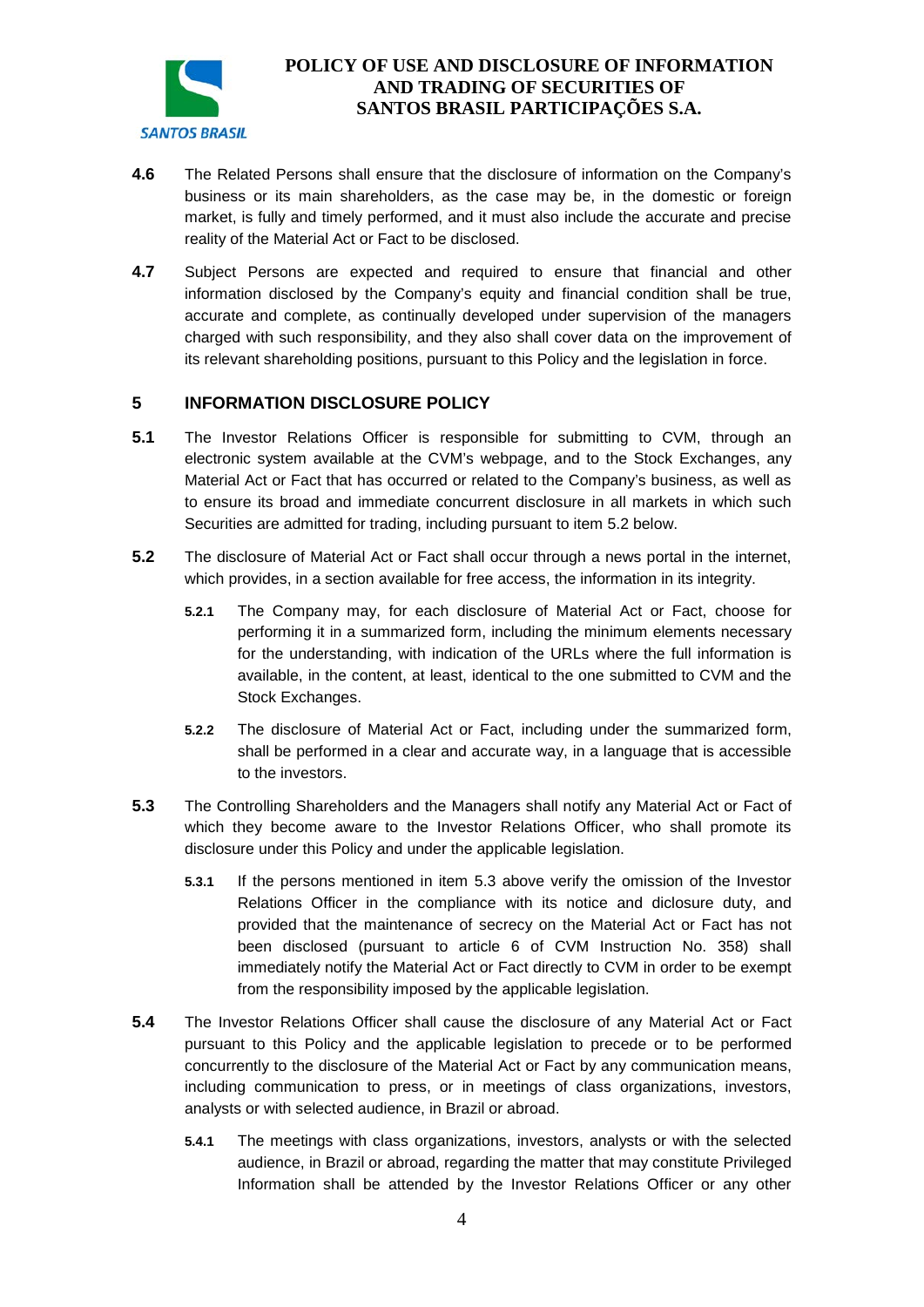

person indicated for any such purpose, or to have the meetings' content, in which may represent Privileged Information, reported to the Investor Relations Officer.

- **5.5** The disclosure of Material Act or Fact shall occur, whenever possible, before the beginning or after the closing of trading at the Stock Exchanges.
	- **5.5.1** If such rule application is not possible due to the hours of trading of the domestic and foreign market, the domestic market operating hours shall prevail.
	- **5.5.2** If the disclosure of Material Act or Fact is mandatory during the Stock Exchange operational hours, the Investor Relations Officer may, at the disclosure, request the concurrent interruption of the Securities trading at the Stock Exchanges for the time needed to the proper disclosure of the material information. The request mentioned in this item shall only be effective in Brazil if the interruption is also accepted by the foreign Stock Exchanges where the Securities are also admitted for trading.
- **5.6** The changes in the communication channel used by the Company for the disclosure of Material Act or Fact shall be preceded of: (i) this Policy's update; (ii) update of the Company's registration form; and (iii) disclosure of the change to be implemented, in the form used by the Company until then, for the disclosure of Material Act or Fact.
- **5.7** The Investor Relations Officer shall notify CVM and the Stock Exchanges and disclose to the market, as the case may be, any Material Act or Fact that he/she may disclose abroad, due to the application or rules or establishments of regulatory entities of the foreign Stock Exchanges or capital markets.
- **5.8** The disclosure of information in Securities' public offering operations relying on registration with CVM shall comply with the provisions in this section 5, and the offeror shall, immediately after resolving, perform the public offering (except in the event of procedure of confidential preliminary analysis for registration of Securities public distribution), disclose the number of Securities to be purchased or sold, price, payment conditions and other conditions the offering may be subject to.
	- **5.8.1** In the event of public offering subject to the implementation of conditions, the offeror shall disclose the Material Fact whenever the conditions are verified, clarifying if the offering shall be maintained, and under which conditions, or if the offering shall lose its effectiveness.
	- **5.8.2** The primary or secondary public offering of Securities shall only be disclosed when it reasonably influences, (i) in the Securities' quotation; (ii) in the investors' decision to purchase, sell or maintain the Securities; or (iii) in the investors' decision to exercise any rights inherent to the condition of Securities holder.
- **5.9** The disclosure of information in operations of disposal of Company's shareholding control shall comply with the provisions in this section 5, and the acquirer shall notify CVM and the Stock Exchanges, as well as to disclose Material Act or Fact comprising, at least, (i) its name and qualification, including a brief summary of its operation sector and activities; (ii) name and qualification of the seller, including if indirect; (iii) price and payment conditions; (iv) acquisition's purpose, (v) number and percentage of acquired shares; (iv) information on agreements or contracts governing the voting right or the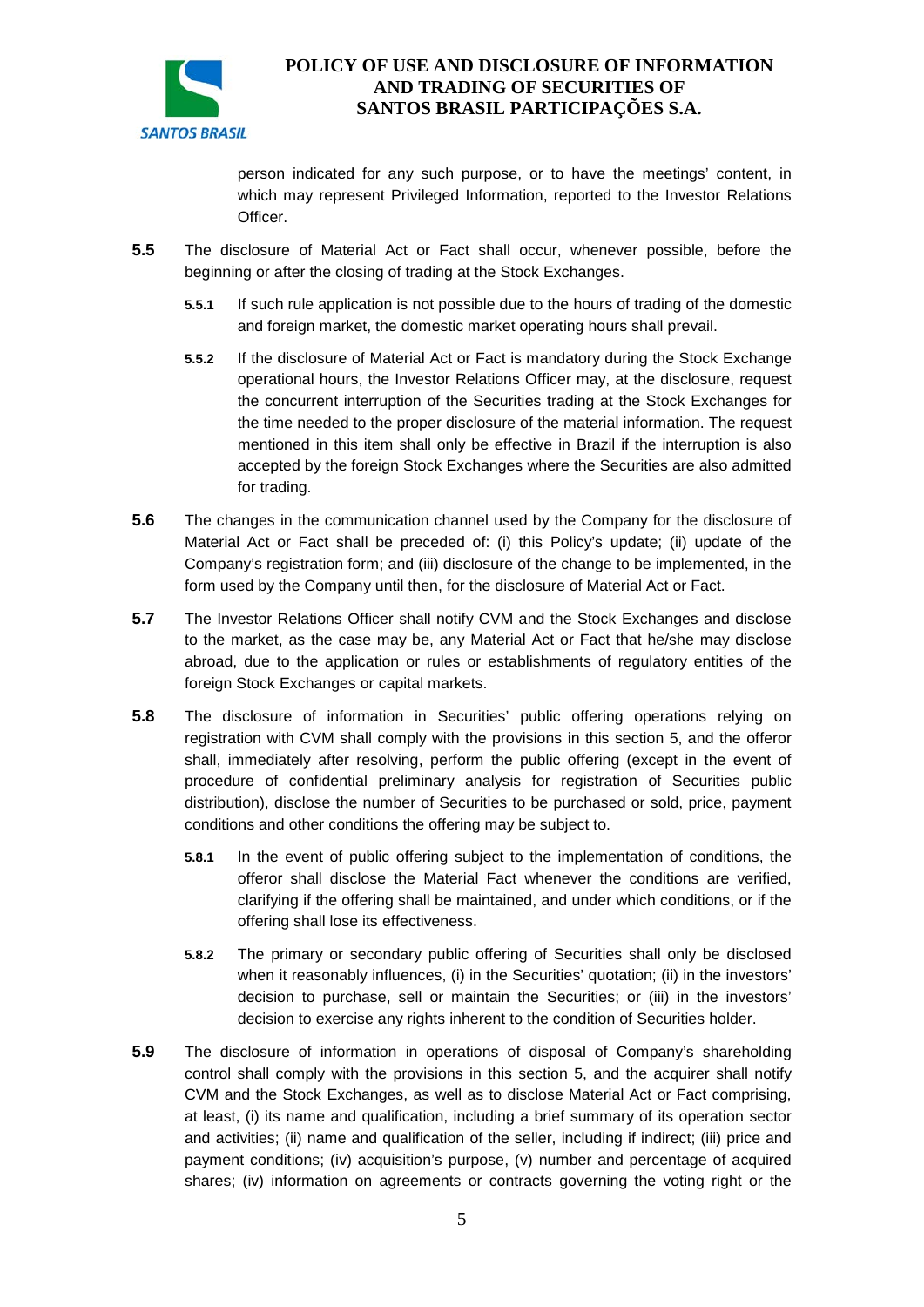

right to purchase and sell Securities; (vii) statement regarding the intention, or not, to promote, within one year, the cancellation of publicly-held company registration; and (viii) other material information regarding future plans.

#### **5.10 EXCEPTION TO THE IMMEDIATE DISCLOSURE**

- **5.10.1** Material Facts or Acts may, exceptionally, not be disclosed if the Controlling Shareholders or managers believe that their disclosure will put a legitimate interest of the company at risk.
- **5.10.2** If the information regarding the Material Facts or Acts referred to in item 5.10.1 above gets out of control or if in the event of atypical fluctuation of Securities' quotation, price or traded volume, such Material Facts or Acts must be disclosed, whether directly through the Managers or the Controlling Shareholders, or indirectly, through the Investor Relations Officer.
- **5.10.3** If the Material Act or Fact is related to transactions directly involving the Controlling Shareholders and any such Controlling Shareholders elect for the non-disclosure thereof, the Controlling Shareholders shall inform the Investor Relations Officer thereon.
- **5.10.4** The Managers and the Controlling Shareholders submit to the CVM their request of, exceptionally, keep as confidential Material Facts or Acts whose disclosure in their judgment would jeopardize legitimate business interests of the Company, provided that the request to CVM shall be made in a sealed envelope marked "CONFIDENTIAL" to the attention of the CVM's Chief Executive Officer

#### **5.11 Confidentiality Obligation**

- **5.11.1** The Related Persons must keep confidentiality on the Privileged Information they have access to due to positions or title they hold, until its market disclosure, and they must also cause the trustful subordinated and third parties employees to also maintain any such confidentiality, being any such trustful subordinated and third parties employees, together with the foregoing persons, also liable for the noncompliance with the confidentiality obligation.
- **5.11.2** The Related Persons shall cause the Company's service providers, including independent auditors, securities analysts, advisors and institutions comprising the distribution system, to equally comply with the confidentiality obligation.
- **5.11.3** In the event of doubt with respect to the significance of the Privileged Information, the Related Person shall contact the Company's Investor Relations Officer for avoidance of any such doubt.
- **5.11.4** The Related Persons shall also:
	- (i) Abstain from taking advantage of privileged information to obtain any type of direct or indirect financial advantage, including through trades in Company securities or financial assets backed by said securities, whether for his or her own benefit or for the benefit of third parties;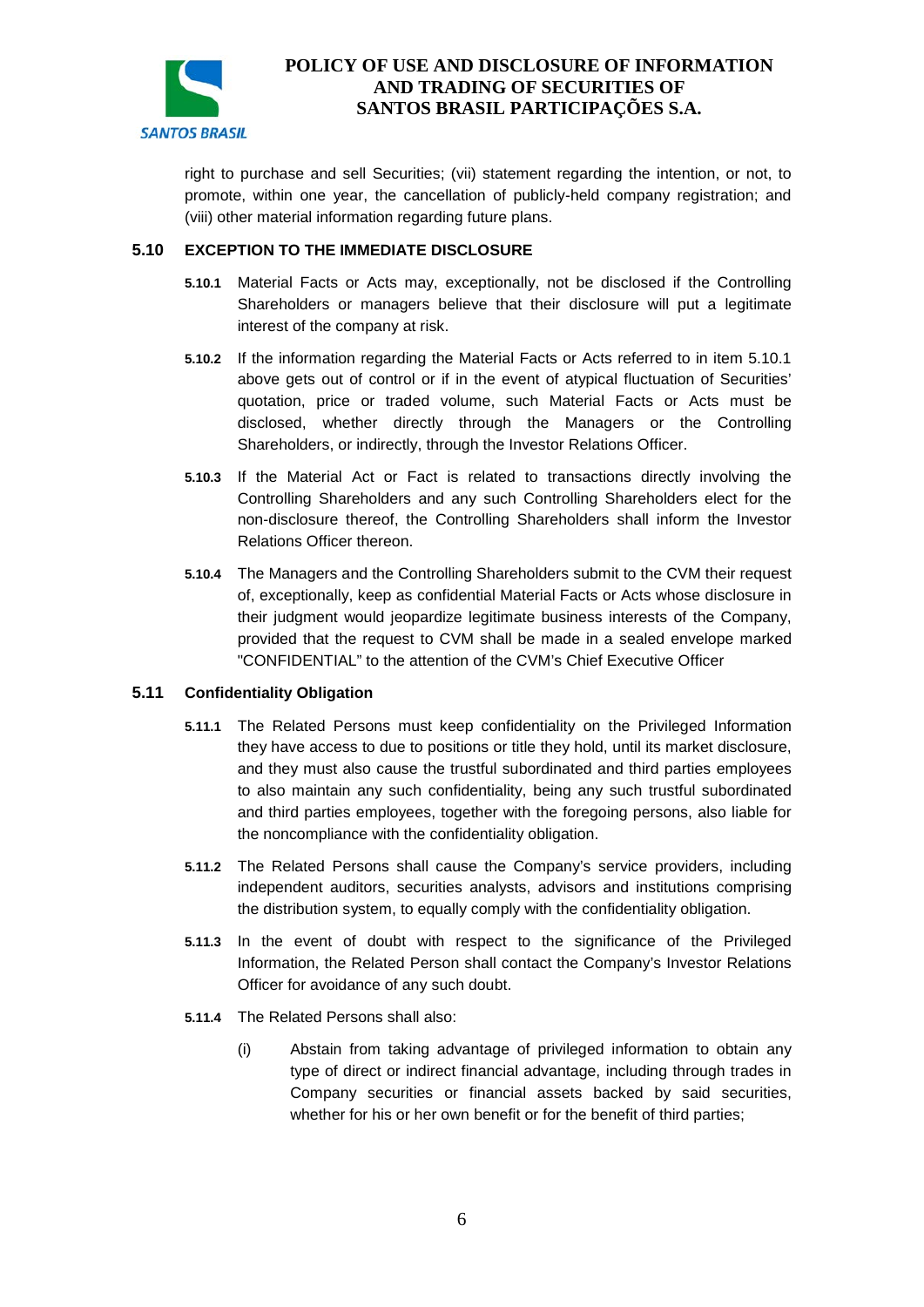

- (ii) Exercise diligence to prevent violations of the provisions in this article through subordinate persons or trusted third parties, provided any such violation shall entail joint liability with the latter persons;
- (iii) Comply with the provisions in articles 11 and 12 of CVM Instruction No. 358 regarding the notices to the Company, CVM and Stock Exchanges in relation to the purchase or sell of Company's Securities, or underlying Securities, that the Related Persons hold, as the case may be;
- (iv) Exclusively involve the persons deemed indispensable in actions that may result in Material Facts or Acts;
- (v) Not to discuss the Privileged Information in the presence of third parties that are not aware of it, even if it may be expected that such third party cannot know intuitively the meaning of the conversation;
- (vi) not to discuss the Privileged Information in conference calls in which one cannot be sure who are the persons that may participate of it;
- (vii) Keep any type of documents related to the Privileged Information, including personal handwriting notes, in vault, cabinet or closed file, to which only authorized persons who know the information have access;
- (viii) Generate documents and electronic files referring to the Privileged Information always with a password protection;
- (ix) Circulate internally the documents containing Privileged Information in sealed envelopes, which shall always be delivered directly to the related addressee;
- (x) Not to send documents with Privileged Information by facsimile, unless one can be sure that only the authorized person to be aware of the information will have access to the receiving device; and
- (xi) Without prejudice of the responsibility of the one who is transmitting the Privileged Information, require to third party external to the Company that needs to have access to the Privileged Information the execution of a non-disclosure agreement, in which the nature of the information should be specified and contain the statement that the third party recognizes its confidential nature, undertaking not to disclose it to any person, nor trade with Securities before the disclosure of the Privileged Information to the market.
- **5.11.5** When the Privileged Information needs to be disclosed to a Company's employee or another person holding a position, title or duty in the Company, in the Controlling Shareholders, in the Subsidiaries or in the Affiliated Companies, that is not a Company's Manager, the person responsible for the transmission of information shall ensure that the person receiving it is aware of this Policy, also requiring the receiving person to execute the Accession Agreement before providing the option of information access.
- **5.11.6** The Investor Relations Officer shall evaluate the maintenance of secrecy of Material Act or Fact, and, if deemed necessary, it may submit the maintenance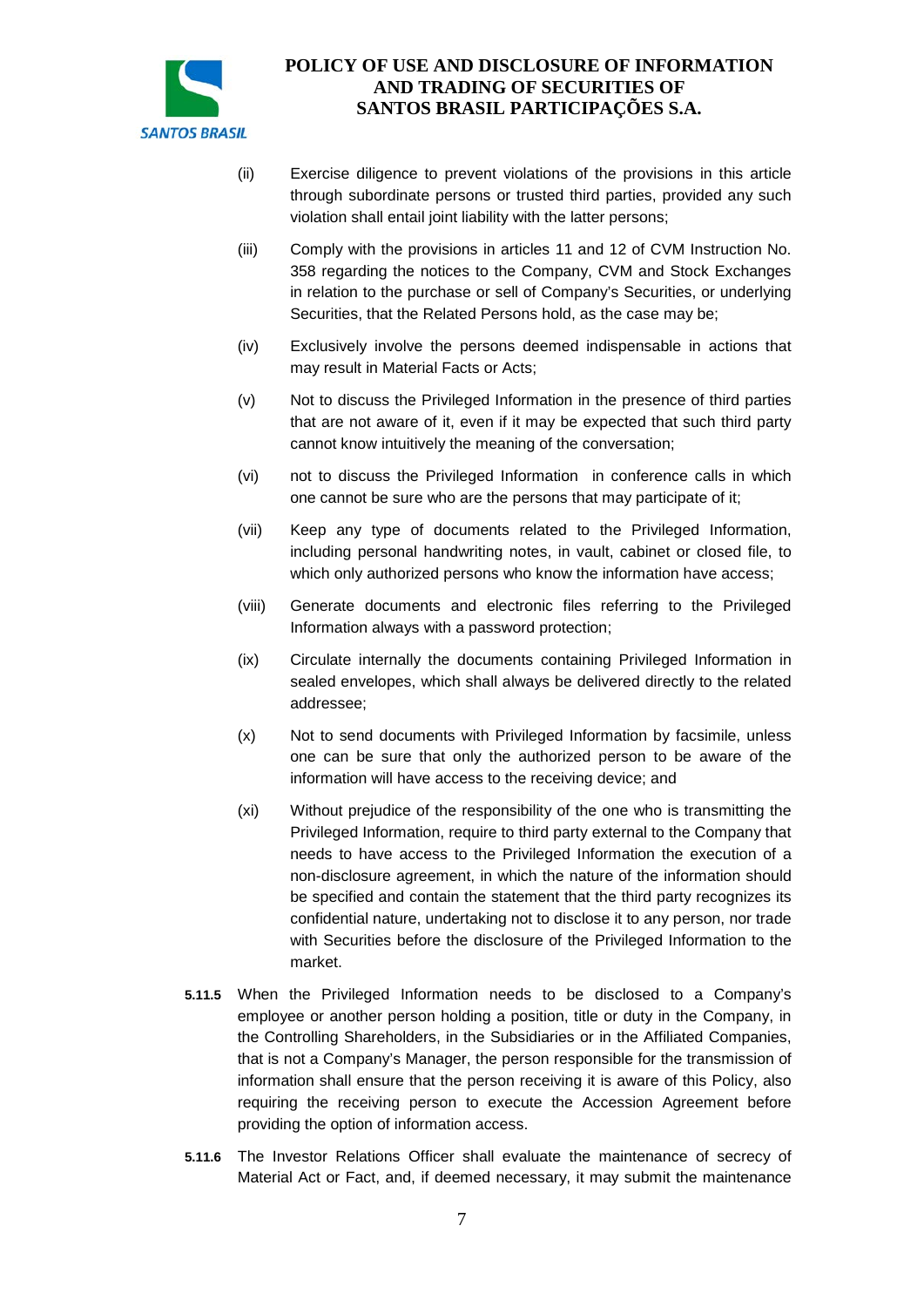

of Material Act or Fact in confidentiality to the resolution by the Board of Directors.

- **5.11.7** Pursuant to article 48, item I of CVM Instruction No. 400, when the Company and/or its shareholders are involved in a future or present public offering for distribution of Securities , the Related Persons shall limit, until the offering is disclosed to the market, (i) the disclosure of information related to the offering only to the necessary for the purposes thereof, warning the recipients on the confidential nature of the information provided, and (ii) the use of confidential information strictly to the purposes related to the preparation of the offering. In addition:
	- (i) The Related Persons shall also abstain from manifesting themselves in the media in relation to the offering or the offeror, until the publication of the "Announcement on Distribution Closing" (CVM Instruction No. 400, article 48, item IV);
	- (ii) As from the moment when the offering becomes public, the Related Persons shall, when disclosing information related to the Company or to the offering: (a) comply with the principles related to quality, transparency and equality of access to information; and (b) clarify their links with the Company or their interest in the offering, in its manifestations in subjects involving the offering, the Company or the Securities subject matter of the offering (CVM Instruction No. 400, article 48, item V); and
	- (iii) The Company and/or its shareholders involved in the offering shall ensure the accuracy and compliance of all and any information provided to any investors, through any means used, with the information comprised in the prospectuses used in the Securities' public distribution (CVM Instruction No. 400, article 49).

#### **5.12 Disclosure of Information on Trades by Certain Related Persons**

- **5.12.1** Pursuant to article 11 of CVM Instruction No. 358, the Managers shall notify the Company about the number, characteristics and form of acquisition of the Securities and securities issued by Controlling Shareholders or Subsidiaries that are publicly-held companies, or underlying securities, that they hold, as well as any future changes in their positions.
- **5.12.2** The communication shall also indicate the Securities that are held by their relevant spouses, partners, dependents included in annual income tax return and subsidiaries, directly or indirectly.
- **5.12.3** The communication shall be submitted to the Investor Relations Officer, pursuant to form attached to this Policy as Exhibit II: (i) within five (5) days after the performance of each trade; or (ii) on the first business day after taking office.
- **5.12.4** The information comprised in such communication shall be submitted by the Company to CVM and to the Stock Exchanges within ten (10) days after the end of the month in which the changes of held positions are verified, or the end of the month in which the investiture of the Managers occur.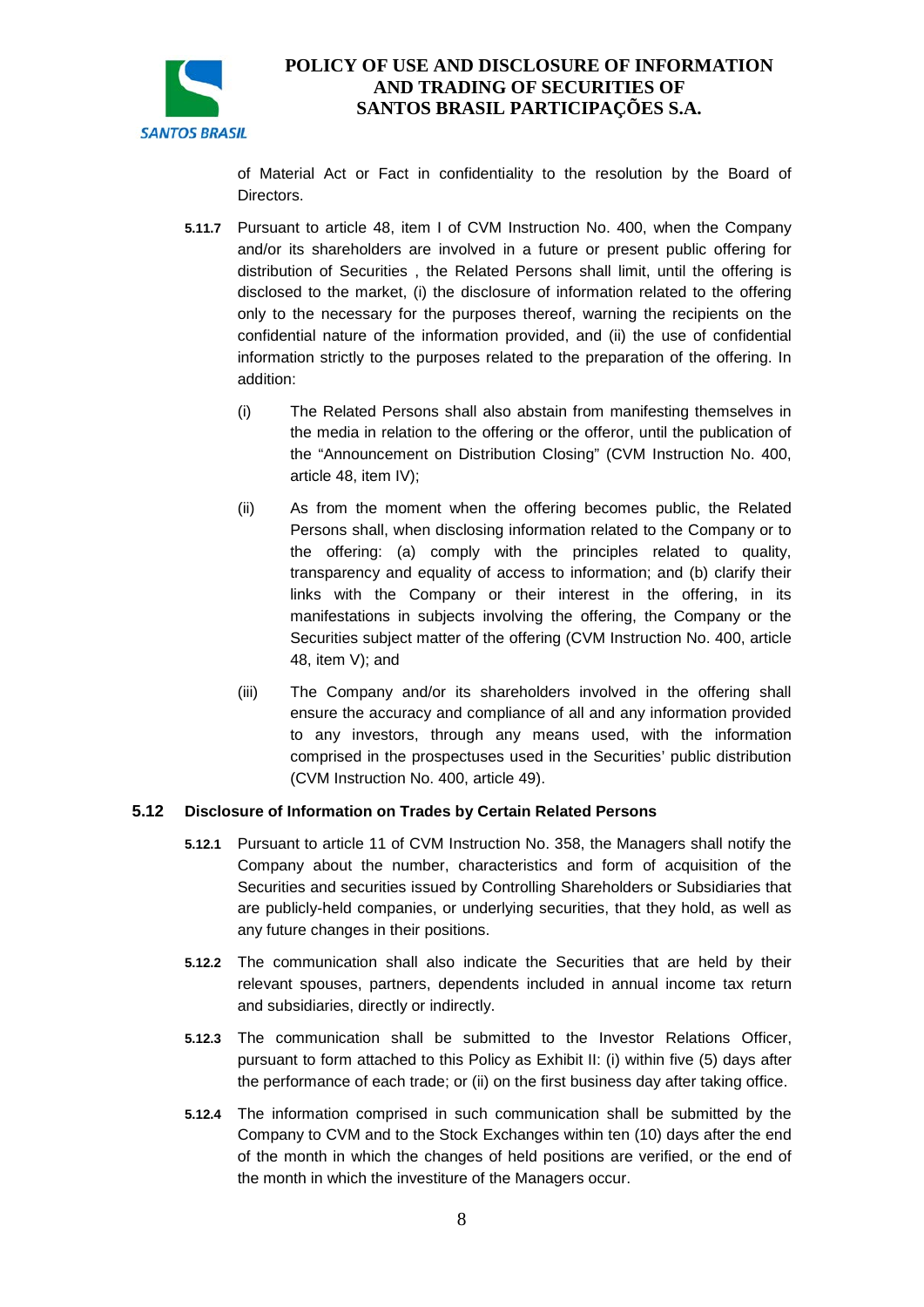

### **5.13 Disclosure of Information on Purchase and Sell of Material Shareholding Interest and on Trades of Controlling Shareholders and Shareholders**

- **5.13.1** The Controlling Shareholders and the shareholders electing the members of the Board of Directors or fiscal council of the Company, as well as any individual or legal entity, or group of persons, acting together or representing a single interest, who achieves Material Shareholding Interest, shall submit a statement to the Company, pursuant to the form attached to this Policy as Exhibit III.
- <span id="page-8-0"></span>**5.13.2** The disclosure of the statement provided in item 5.13.1 above is also mandatory to the person or group of persons representing a the same interest, holding Material Shareholding Interest, every time such interest directly or indirectly exceeds, over or under, the thresholds of five percent (5%), ten percent (10%), fifteen percent (15%), and so on, of type or class of shares representing the Company's capital stock.
- **5.13.3** The communication to the Company shall be submitted immediately after the Material Shareholding Interest is achieved or exceeding the thresholds described in item [5.13.2](#page-8-0) above.
- **5.13.4** The Investor Relations Officer is responsible for, as soon as the communications are received by the Company, transmitting the information comprised therein to CVM and to the Stock Exchanges, as well as to keep the reference form updated in the relevant field through the electronic system Empresas.net.
- **5.13.5** In the events when the acquisition results in or that has been performed with the purpose to change the control or the administrative structure of the Company, as well as in the events where the acquisition generates the obligation of performing the public offering, under the applicable regulation, the acquirer shall also promote the disclosure of notice to the market comprising the information of Exhibit III through publication in widely-circulated newspapers usually used by the Company.

### **6 TRADING POLICY**

- **6.1** The purpose of the Trading Policy is to set guidelines that shall govern, in an orderly way and within the limits established by law, trading activities in securities issued by the Company, pursuant to the provisions of CVM Instruction No. 358, whereas preserving and ensuring transparency.
- **6.2** Aiming to ensure proper standards of trading Securities and securities issued by the Subsidiaries that are publicly-held companies, the Company may choose to accredit Accredited Brokerage Companies to intermediate, on an exclusive basis, all tradings, by the Company and the Related Persons with Securities. In such event, the Company shall notify the Related Persons for them to start exclusively using the indicated list of Accredited Brokerage Companies in their tradings with Securities. Additionally, the list of the Accredited Brokerage Companies, as well as any updates, shall be submitted to CVM.
- **6.3** The Company, Subsidiaries and Related Persons shall abstain from trading with Securities during all the Black-out Periods communicated by the Investor Relations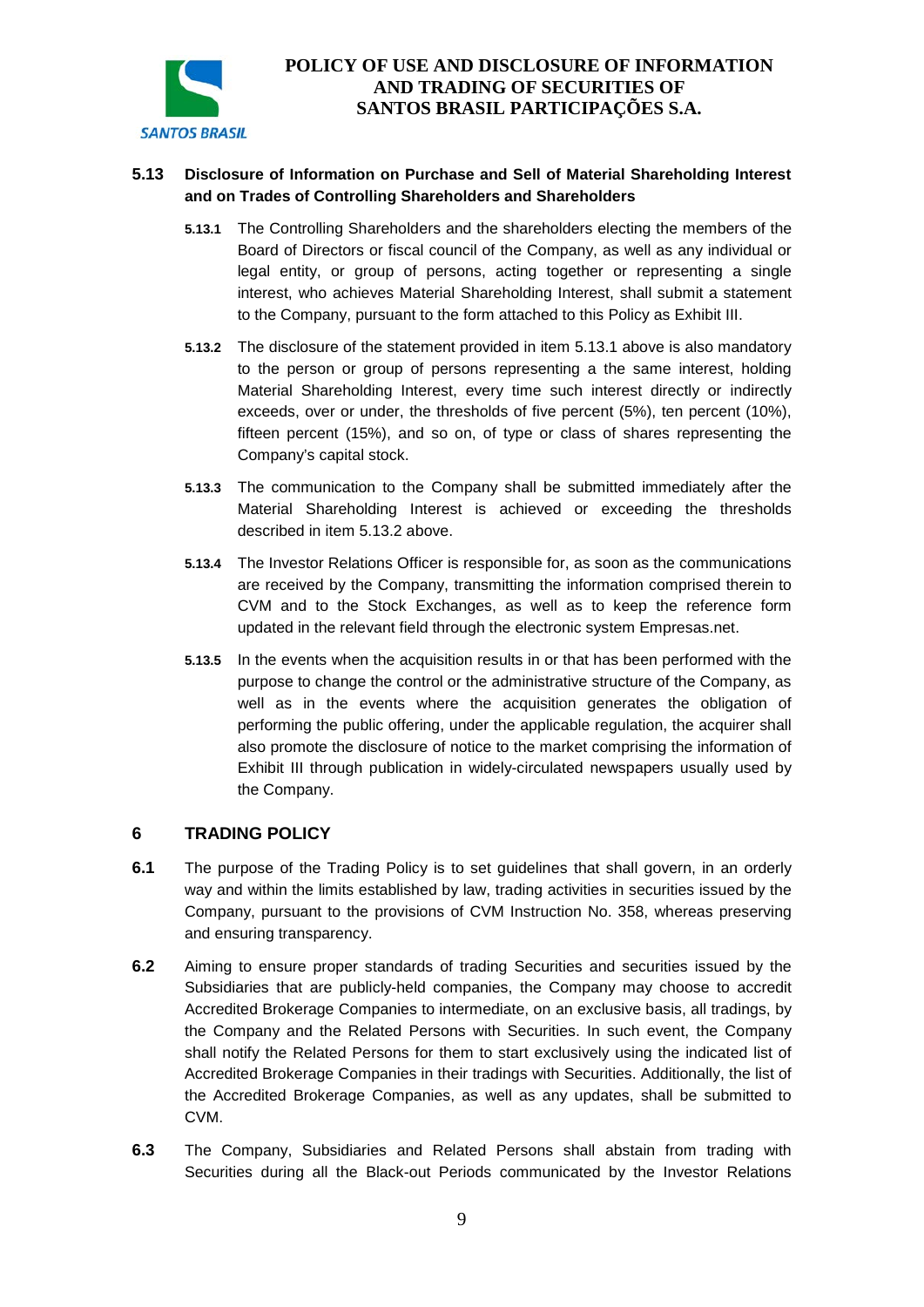

Officer. The Investor Relations Officer is not under the obligation to present grounds for the decision to establish the "Black-Out Period", which shall be treated confidentially by those to which it is intended.

- <span id="page-9-0"></span>**6.4** The Related Persons shall abstain from trading Securities:
	- **6.4.1** before the disclosure of Material Act or Fact to the market;
	- **6.4.2** if there is the intention of promoting spin-off (partial or total), merger, transformation or corporate reorganization of the Company; or
	- **6.4.3** regarding the Controlling Shareholders and Managers, whenever they a purchase or sale of shares issued by the Company is being performed by the Company itself, Subsidiaries, Affiliated Companies or other company under common control, or when an option or power-of-attorney is granted for such purposes.
	- **6.4.4** during the period of fifteen (15) days prior to the disclosure of quarterly information (ITR) and annual information (DFP) of the Company; or
	- **6.4.5** until the publication of "Announcement on Distribution Closing", in the events where the Company and/or its shareholders are involved in future or present public offering for distribution of Securities, except for the exceptions provided in CVM Instruction No. 400, pursuant to its article 48, item II.
- **6.5** If the Company accredits the Accredited Brokerage Companies, they shall be instructed by the Company to not register operations of the Related Persons for the period mentioned in item 6.4.4 above.
- **6.6** The prohibition for trading Securities before the disclosure of Material Act or Fact shall also apply to:
	- **6.6.1** whoever is aware of information related to the Material Act or Fact and knows this is information not disclosed to the market yet, especially those who have commercial, professional or trust relation with the Company, such as independent auditors, securities analysts, advisors and institutions part of the distribution system; those are liable to verify the information disclosure before trading with the Company's Securities; and
	- **6.6.2** the Former Managers who no longer belong to the Company's management before the public disclosure of Material Act or Fact related to the trading or fact that arose during his/her management period, and in this case, the prohibition is extended through the term of six (6) months after their removal.
- **6.7** The prohibition of trading Securities in the event provided in item 6.4.1 above does not apply to the acquisition of shares held in treasury, through private trading, due to the exercise of purchase option pursuant to the call option plan for shares issued by the Company approved at a shareholders' meeting, or when it is regarding grant of shares to managers, employees or service providers as part of a compensation previously approved at a shareholders' meeting.
- **6.8** In the events of prohibition provided in the items above, even after the disclosure of Material Act or Fact, the trading prohibition shall continue to prevail if it  $-$  at the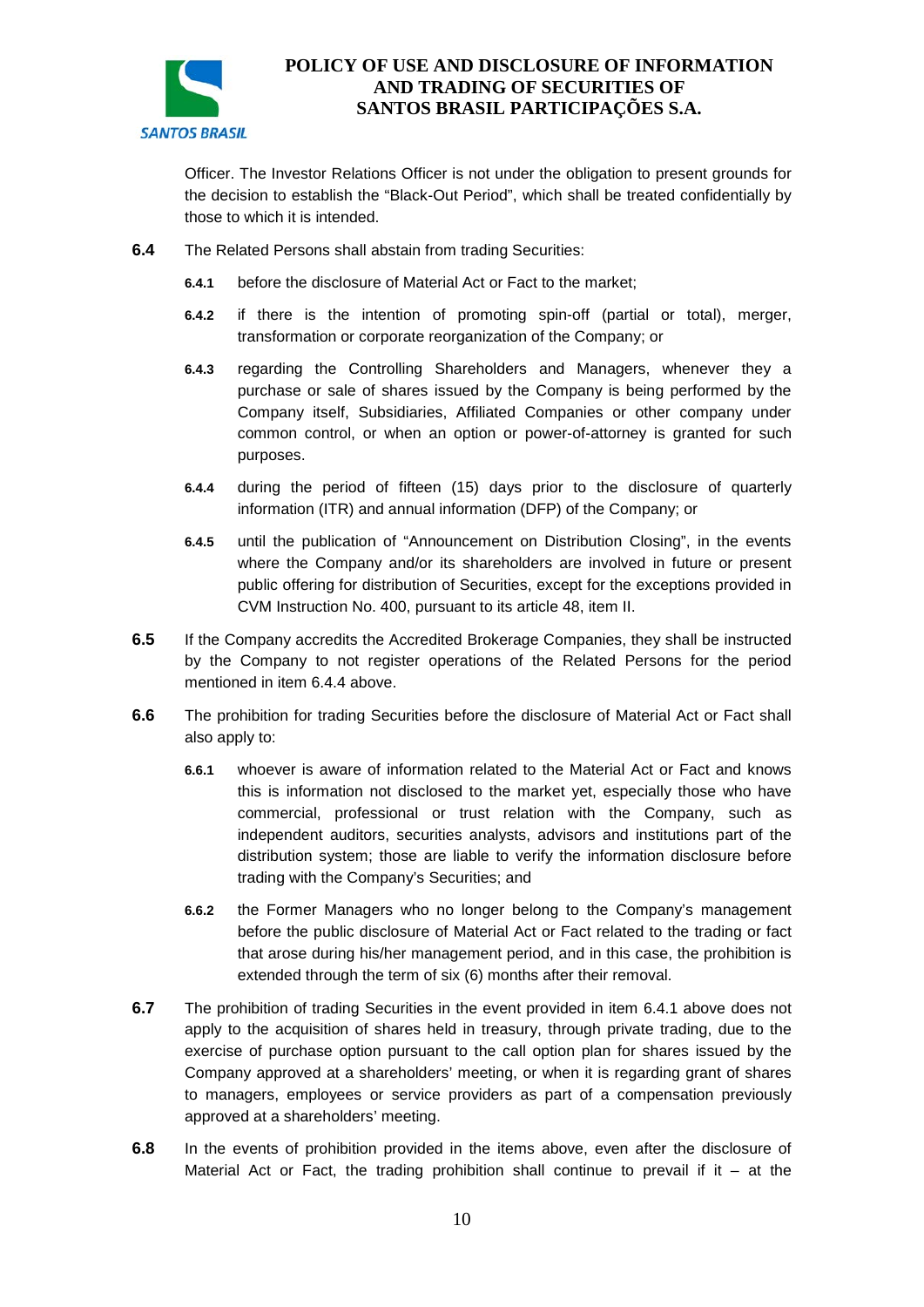

Company's discretion – interferes in the conditions of trading with Securities, in a way to result in loss for the Company or its shareholders, and such additional restriction shall be informed by the Investor Relations Officer.

- **6.9** It is also prohibited to the Company's competent bodies to resolve on the purchase or sale of shares issued by the Company: (i) if any agreement or contract is executed in relation to the transfer of Company's shareholding control, or if an option or power-ofattorney is granted for such purpose; or (ii) if there is the intention to promote the merger, spin-off, incorporation, transformation or corporate reorganization involving the Company, while, in any event, the relevant operation is not disclosed through publication of the Material Act or Fact.
- **6.10** If, after the approval of repurchase program, any fact comprised in any of the three events above occurs, the Company will suspend immediately the transactions with Securities until the disclosure of the related Material Act or Fact.
- **6.11** The restrictions for trading during the periods described in items [6.4.1](#page-9-0) and 6.4.2 do not apply to the Related Persons when they perform operations as long-term investments (minimum term of 12 months), satisfying at least one of the following characteristics:
	- (i) subscription or purchase of shares pursuant to the exercise of the options granted according to the stock option plan of the Company;
	- (ii) execution by the Company, of the purchases subject matter of the repurchase program of shares for cancellation or to be held in treasury;
	- (iii) investment of variable income received as profit sharing, in the acquisition of Securities; or
	- (iv) performance, by the Related Persons, of Individual Investment Programs.
- **6.12** The restriction provided in item 6.4.5 shall only be effective on days in which the repurchase is being effectively performed by the Company, in a way that, during the effectiveness of the repurchase program, there shall not be prohibition on the days in which the Company is not acquiring Securities.

#### **6.13 Individual Investment Plan**

- **6.13.1** The Related Persons may formalize Individual Investment Plans in order to normalize its trading with Securities.
- <span id="page-10-0"></span>**6.13.2** The Individual Investment Plans may allow the trading of Securities during the periods provided in items 6.4.1 to 6.4.3, provided that:
	- (i) they are formalized by writing before the Investor Relations Officer prior to the performance of any tradings;
	- (ii) establishes, on an irrevocable and irreversible basis, the dates and amounts or quantities of trades to be performed by the participants; and
	- (iii) provides a term of, at least, six (6) months for the Individual Investment Plan, any changes and cancelation to produce effects.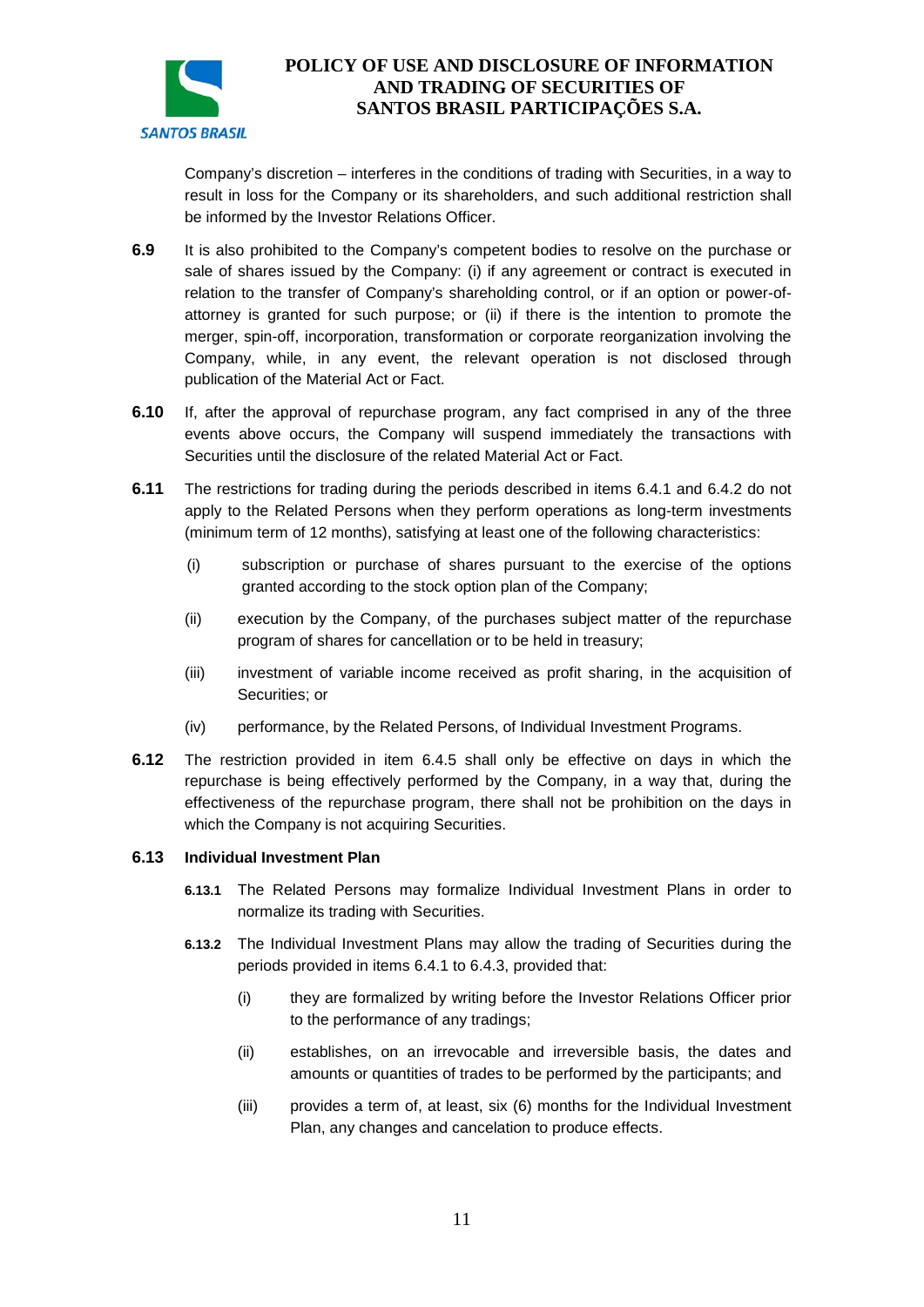

- **6.13.3** The Individual Investment Plans may allow trading of Securities during the period provided in item 6.4.4, provided that, in addition to complying with the provisions in item 6.13.2:
	- (i) the Company has approved a schedule defining specific dates for disclosure of the Quarterly Information (ITR) and Financial Statements (DFP);
	- (ii) the Individual Investment Plan establishes the obligation of its participants to revert to the Company any losses prevented or gains at trading with Securities, arising out of the potential change of the disclosure dates of ITR and SFS forms, ascertained based on reasonable criteria to be established by such Investment Individual Program.
- **6.14** For purposes of provisions in item [6.13.2\(i\),](#page-10-0) the Individual Investment Plan may be formalized within thirty (30) days in advance before the beginning of the trading.
	- **6.14.1** The restriction of term abovementioned shall not prevail to the first Individual Investment Plan registered after the effectiveness hereof.
- **6.15** Except in the event of force majeure, which in any event shall be justified in writing, the Securities acquired under the Individual Investment Program shall be subject to a ninety-day lock-up period starting from the date the securities are purchased.
- **6.16** The participants of Individual Investment Plan may not concurrently maintain more than one Individual Investment Plan.
- **6.17** The Board of Directors shall verify and follow-up, in January and December of every year, the adherence of tradings performed by the participants of the Individual Investment Plans formalized by them.
- **6.18** Without prejudice of option for longer term as provided in item 6.13.2(iii), the Company suggests that, whenever possible, the Individual Investment Plans have a six (6) months term and be formalized in June and December of each year, for the beginning of trading in July and January, respectively, and be subject to verification by the Board of Directors at the end of its effectiveness, as provided in item 6.17 above.

### **7 PENALTIES**

**7.1** Without prejudice to the sanctions applicable due to the violation of legislation in force, the Company's Board of Directors may establish additional penalties to the Related Persons who do not comply with this Policy, taking into account the severity of breach committed and possible loss caused to the Company or the general market.

### **8 GENERAL PROVISIONS**

**8.1** The prohibitions and obligations of communication of the trading set forth herein shall be applicable to any trading conducted, directly or indirectly, by the Related Persons, even in the events that the trading is performed through (i) company controlled by the foregoing persons; (ii) third parties with which a portfolio or share trust or management agreement is maintained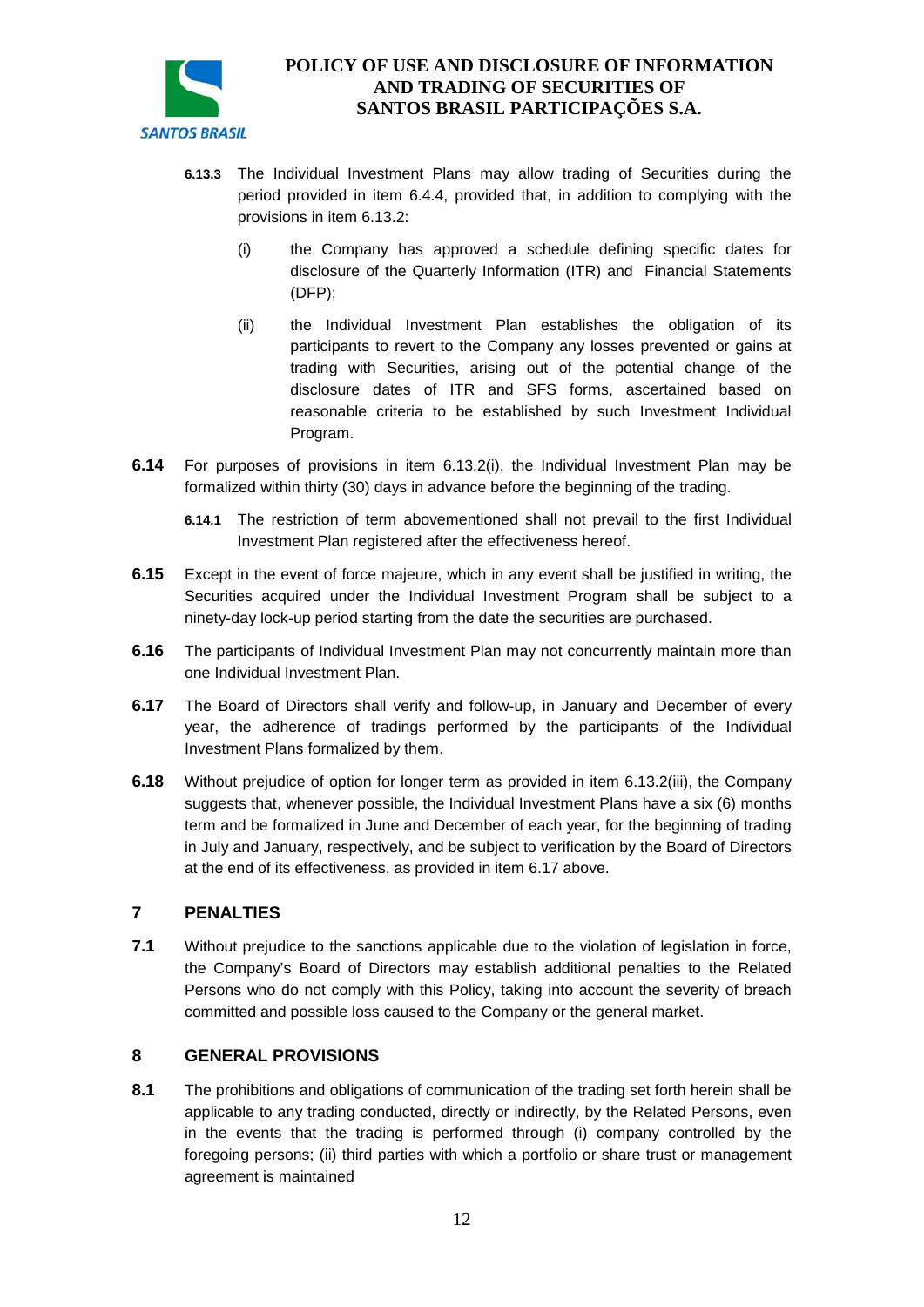

- **8.2** The trading conducted by investment funds in which the Related Persons are unitholders shall not be deemed as indirect trading, provided that: (i) the investment funds are not exclusive; and (ii) the trading decisions of the investment fund manager are not affected by the unitholders.
- **8.3** The procedures to control the Securities trading shall be annually audited in the same occasion of the audit of the annual financial statements, by an independent company registered at CVM, after which such audit company shall issue a detailed report attesting the implementation of the procedure of control. The results and reports created by the external audit shall be submitted to CVM.
- **8.4** Pursuant to article 17, §3, of CVM Instruction No. 358, the Investor Relations Officer shall be responsible for the enforcement and overseeing this Policy.
- **8.5** Any change to this Policy shall be approved by the Board of Directors of the Company and notified to CVM and to the Stock Exchanges.
	- **8.5.1** It is prohibited to change the Trading Policy during the period that the disclosure of Material Act or Fact is Pending.
- **8.6** The compliance with this Policy (i) does not hold the Related Persons harmless from any other obligations imposed by CVM or any other law or regulatory rule; and (ii) does not exclude the liability, resulted from legal and regulatory prescriptions, assigned to third parties that are not directly connected to the Company and who does not have knowledge on Material Act or Fact that they may trade with Securities.
- **8.7** Any question on the provisions hereof or on the application thereof shall be submitted directly to the Investor Relations Officer, who shall duly answer the question or guide you.
- **8.8** The non-authorized disclosure of non-disclosed Privileged Information on the Company is a damaging practice to the Company, its shareholders and the general market, and it is strictly prohibited.
- **8.9** The persons breaching the provisions hereof are subject to the procedures and penalties established by law and the other Company's acts.
- **8.10** This Policy has been approved by the Company's Board of Directors, at meeting held on August 23, 2017.
- **8.11** This Policy herein shall become effective on the date of its approval by the Board of Directors and it shall remain effective for an indefinite period, until resolved otherwise.

São Paulo, August 23, 2017.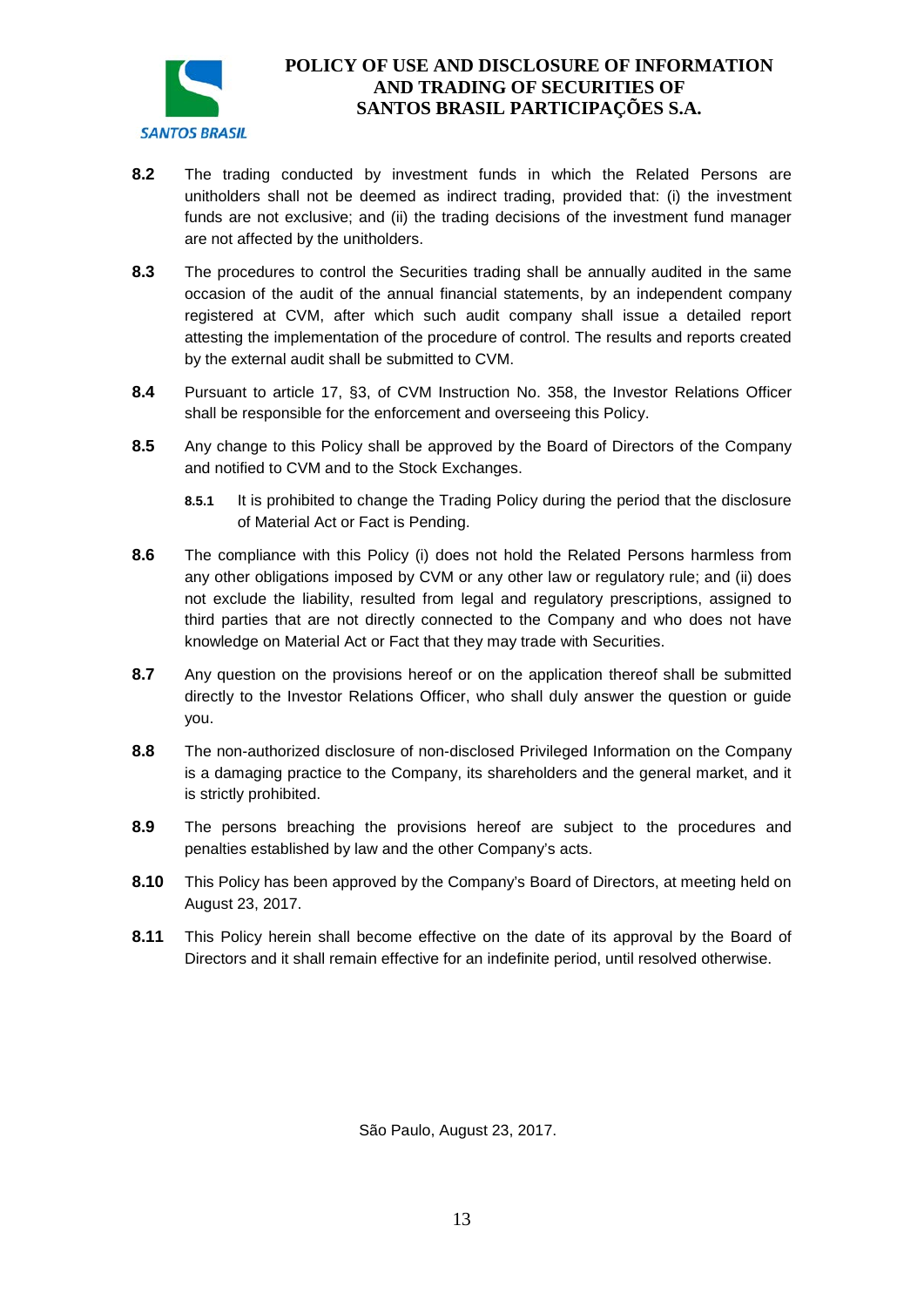

#### **Santos Brasil Participações S.A.**

*(Policy of Use and Disclosure of Information and Trading of Securities of Santos Brasil Participações S.A.)*

#### **Exhibit I**

# **Accession Agreement to the Policy of Use and Disclosure of Information and Trading of Securities of SANTOS BRASIL PARTICIPAÇÕES S.A.**

By this instrument linsert name, qualification and address] hereinafter simply referred to as "Declarant", as [indicate position, title or relationship with the company] of Santos Brasil Participações S.A., corporation headquartered in the City and State of São Paulo, at Rua Dr. Eduardo de Souza Aranha, 387, 2nd floor, suite 22, enrolled with CNPJ/MF under No. 02.762.121/0001-04, hereinafter simply referred to as "Company", hereby declares to be fully aware of the "Policy of Use and Disclosure of Information and Trading of Securities of Santos Brasil Participações S.A.", and that he/she has received a copy, establishing the internal policy regarding the use and disclosure of material information and trading of securities issued by the Company, and he/she undertakes to act always in compliance with such rules. The Declarant has executed this Accession Agreement in two (2) counterparts, same in format and content, in the presence of the two (2) undersigned witnesses.

[insert place and date of the signature]

[insert name and signature of the declarant]

Witnesses:

Name: Name: ID: ID: CPF: CPF: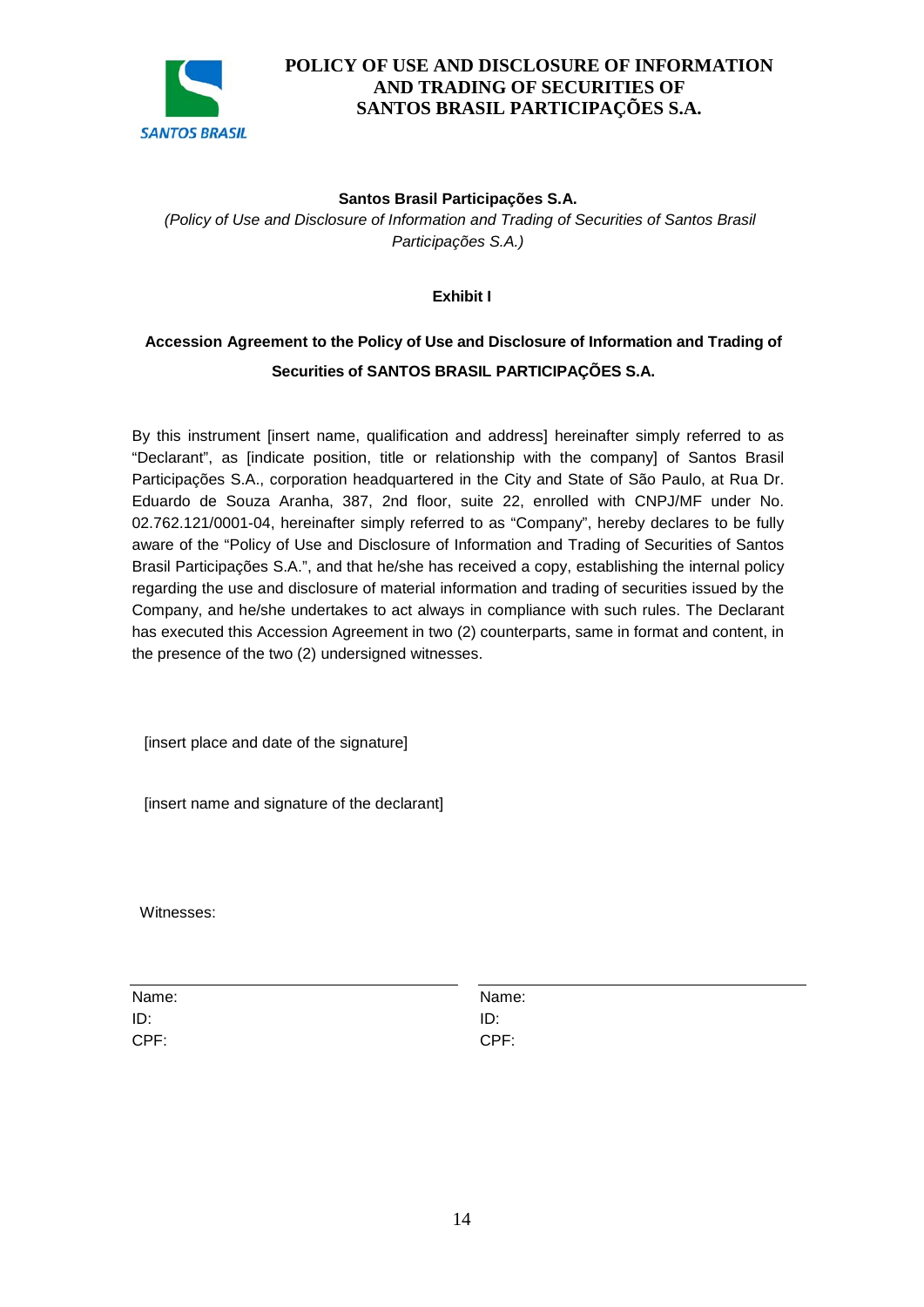

**Exhibit II** 

### **Notice of Shareholding Position**

| Tradings performed with Securities issued by the Company or Controlling Shareholders or<br>Subsidiaries (provided that they are publicly-held companies): |  |  |
|-----------------------------------------------------------------------------------------------------------------------------------------------------------|--|--|
| Period: [month/year]                                                                                                                                      |  |  |
| Name of the Buyer/Seller:                                                                                                                                 |  |  |
| Qualification:                                                                                                                                            |  |  |
| CNPJ / CPF:                                                                                                                                               |  |  |
| Date of business                                                                                                                                          |  |  |
| Issuing Company:                                                                                                                                          |  |  |
| Type of Business:                                                                                                                                         |  |  |
| Type of Security:                                                                                                                                         |  |  |
| <b>Total Number:</b>                                                                                                                                      |  |  |
| Number by Type and Class:                                                                                                                                 |  |  |
| Price:                                                                                                                                                    |  |  |
| <b>Brokerage Company Used:</b>                                                                                                                            |  |  |
| Other Significant Information:                                                                                                                            |  |  |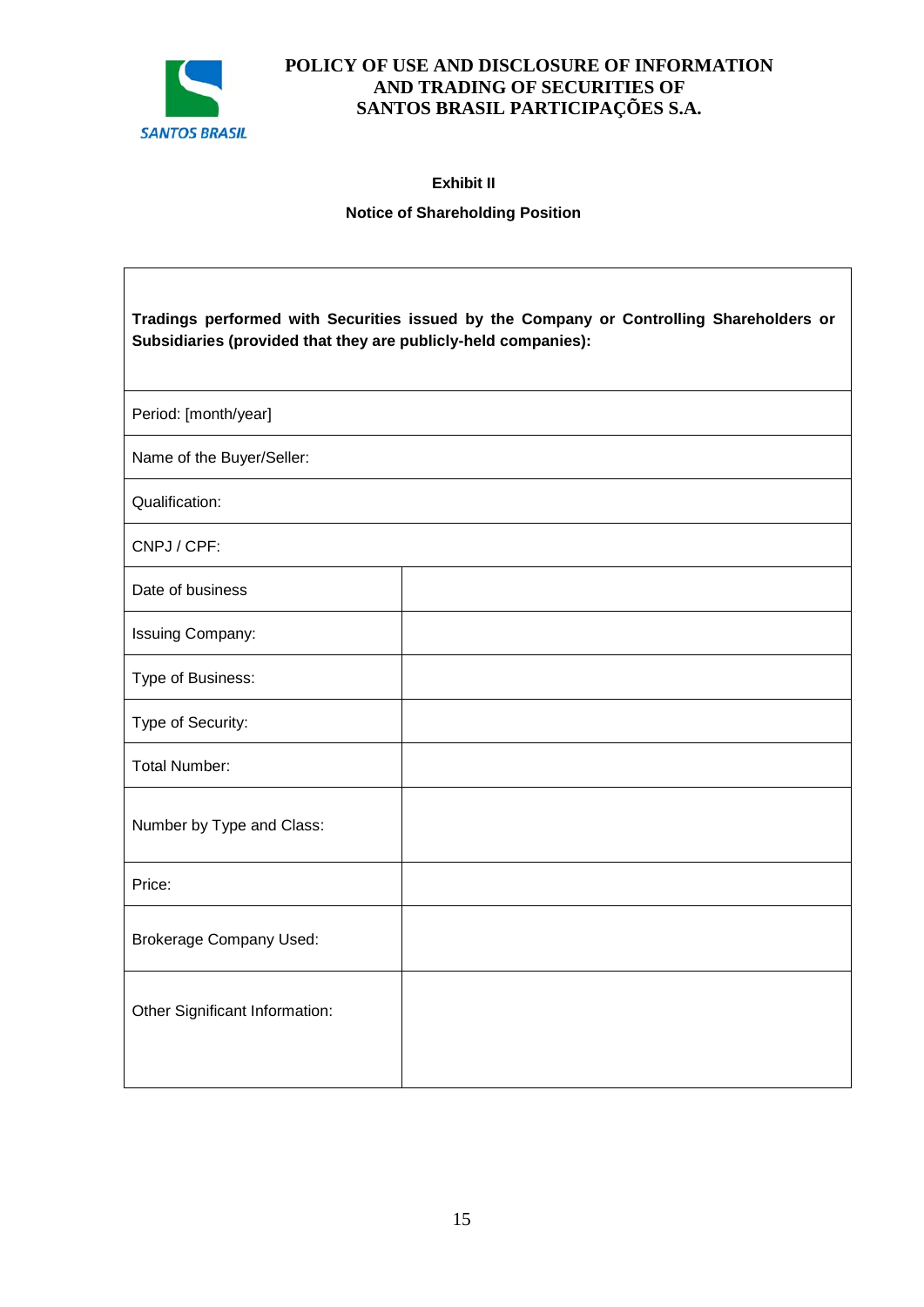

**Exhibit III** 

### **Notice of Acquisition or Disposal of Material Shareholding Interest**

| Acquisition or Disposal of Material Ownership Interest                                            |  |  |
|---------------------------------------------------------------------------------------------------|--|--|
| Period [month/year]:                                                                              |  |  |
| Name of the Buyer/Seller:                                                                         |  |  |
| Qualification:                                                                                    |  |  |
| CNPJ / CPF:                                                                                       |  |  |
| Date of Business:                                                                                 |  |  |
| Issuing Company:                                                                                  |  |  |
| Type of Business:                                                                                 |  |  |
| Type of Security:                                                                                 |  |  |
| Target Number:                                                                                    |  |  |
| Number by Type and Class:                                                                         |  |  |
| Price:                                                                                            |  |  |
| <b>Brokerage Company Used:</b>                                                                    |  |  |
| Purpose of the Interest:                                                                          |  |  |
| Number of debentures convertible into shares<br>directly or indirectly held:                      |  |  |
| Number of shares subject matter of conversion of<br>debentures, by type and class, if applicable: |  |  |
| Number of other Securities directly or indirectly<br>held:                                        |  |  |